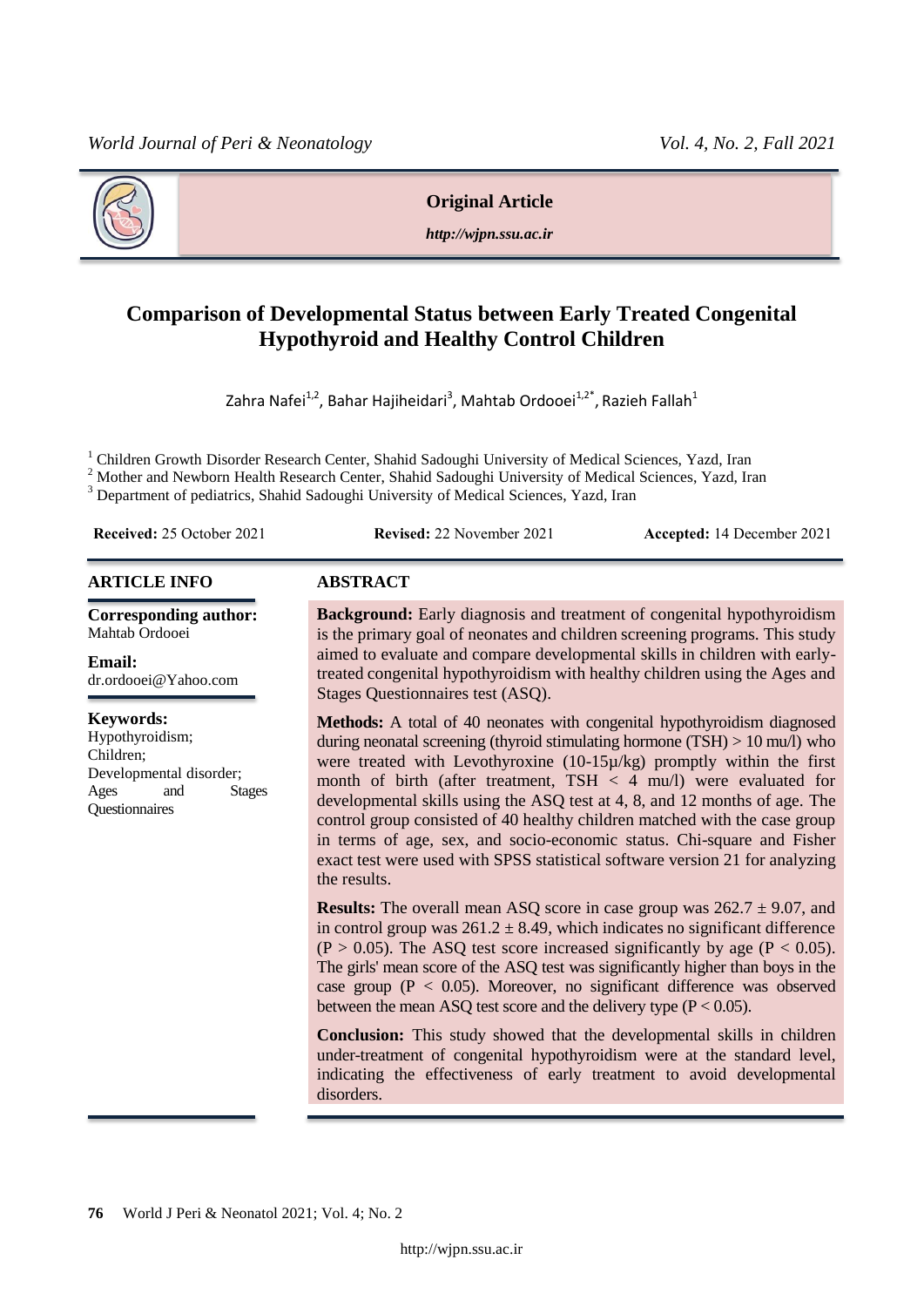# **Introduction**

ongenital hypothyroidism is the most common cause of preventable and treatable developmental disorder in **Contract Common cause of preventable and treatable developmental disorder in infants and children, leading to mental** retardation and developmental disorders if not treated early. Thyroid hormones are fundamental for growth, maturation, and organogenesis of the central nervous system and suitable development depends on it for the critical time between fetal life and two years of age. Despite diagnostic screening and early treatment of neonates with congenital hypothyroidism, there are reports of a noticeable prevalence of neurodevelopmental disorders in the cognitive contexts of language learning, speech, and cognitive impairments in hypothyroidism cases.<sup>1-11</sup>

The disease prognosis can significantly improve by screening for congenital hypothyroidism in children. Prior to the introduction of neonatal screening programs; the diagnosis of hypothyroidism was delayed, resulting in severely reduced developmental skills and disorders. In Iran, the congenital hypothyroid screening program was integrated into the health system in 2005 by taking blood samples from the heel on the 3nd-5th day of birth and checking TSH  $level.<sup>12</sup>$ 

There is a controversy about the prognosis of patients with congenital hypothyroidism under treatment. Some studies have shown that neurological symptoms and mental and developmental disorders are evident despite the start of treatment in 10% of patients.<sup>7,12,13</sup> Therefore, there is disagreement about whether the treated patients have normal motor and cognitive skills. Due to the importance of this issue and the limited number of studies that have examined the developmental status of treated hypothyroid children, this study aimed to evaluate the developmental status of infants with congenital hypothyroidism, diagnosed by neonatal screening, with a healthy control group of infants via the Persian version of the

four, 8, and 12 -months ASQ in Yazd, Iran.

# **Materials and Methods**

The ethics committee of Shahid Sadoughi University of Medical Sciences, Yazd, Iran, has approved this study (IR.SSU.MEDICINE.REC.1399.308470). This study is a case-control study that was conducted in 2019-2020 in Yazd province.

In order to select the study population, neonates with congenital hypothyroidism (CH) were included. The names of the infants with a definitive diagnosis of congenital hypothyroidism were obtained from the Vice-Chancellor for Health of Shahid Sadoughi University of Medical Sciences in Yazd .The control group consisted of healthy infants matching with the case group in terms of gender, age, and socioeconomic status who had no history of perinatal or postnatal disease affecting the central nervous system.

According to the national congenital hypothyroidism screening protocol, thyroidstimulating hormone (TSH) was measured by heel prick blood samples in neonates within 3-5 days of birth. Retesting was performed for infants with TSH  $\geq$  5. Those with TSH  $>$  10 mu/l and  $T4 < 6.5$ ug/dL were identified as congenital hypothyroidism.

Neonates with a definite diagnosis of CH were promptly treated (Start of treatment not later than four weeks after birth or immediately after confirmatory (serum) thyroid function testing in neonates) with levothyroxine tablets at a dose of 10-15µ/kg/day.

Then, selected case and control infants were followed and were evaluated at four, eight, and 12 months of age by the Persian version of ASQ for developmental skills.

Inclusion criteria included gestational age  $> 37$  W, Apgar score  $> 8$ , birth weight between 2500-4000 g, No history of asphyxia at birth, No history of NICU admission, beginning of treatment during the first month of life in CH cases. Infants who did not have  $T4 > 9$   $\mu$ g/dL within three weeks, and TSH > 4 mu/l at 4-6 weeks of treatment and cases who did not have regular follow-up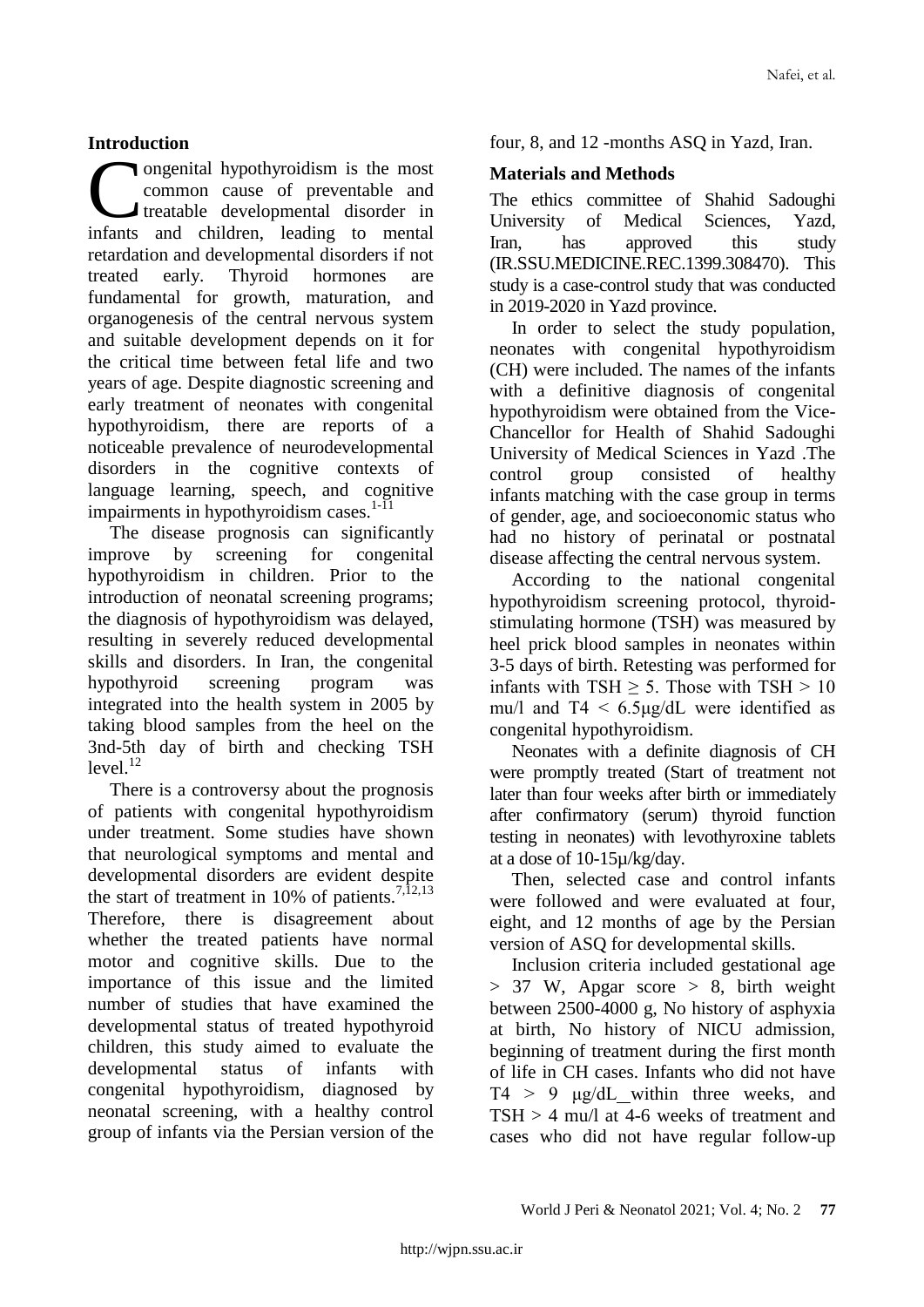during the first year of life were excluded from the study.

Each questionnaire contains 30 questions in five domains, and six questions were asked in each. The questions were arranged from easy to difficult. The scores of the questions related to each developmental domain were added together, and then the child's developmental status was evaluated based on a comparison of the overall score. Also, each studied individual was categorized into normal and abnormal groups using the cut points.

If the average score obtained in each developmental domain is less than the cut-off points, it was considered as a delayed development in that particular domain. In each developmental domain, 60 points were the maximum score that can be obtained, and for each question, the maximum score that can be acquired is 10.

*Statistical analysis:* The sample size was calculated based on Z formula with an error of 0.05, a confidence interval of 95%, and a test power of 0.80, indicating 40 samples for each study group.

The data were analyzed using SPSS statistical software version 21 (IBM Corp., TX., US.). Chi-square test or Fisher exact test were used for data analysis of qualitative variables and the mean values in two groups, and more than two groups were compared using independent T-test and ANOVA (analysis of variance) test, respectively. Differences in P values less than 0.05 were considered significant.

## **Results**

In this study of 40 children in each group, 25 (62.5%) children in control group and 23 (57.5%) children in cases group were females  $(P = 0.91)$ .

According to the developmental domains evaluation results comparing cases and control groups, only in the second domain cases have a significantly higher mean score  $(P < 0.05)$ . However, there were no significant differences between the mean of other developmental domains in the patient and healthy groups  $(P > 0.05)$  (Table 1).

|  | Table1. Comparison of the ASQ's Overall Mean    |  |
|--|-------------------------------------------------|--|
|  | Score in Any Developmental Domain in Two Groups |  |

| <b>Domains</b>  | <b>Cases</b>     | <b>Control</b>  | P    |
|-----------------|------------------|-----------------|------|
|                 | group            | group           |      |
| Communication   | $51.61 \pm 4.09$ | $52.55 \pm 3.7$ | 0.10 |
| Gross motor     | $53.27 \pm 3.8$  | $51.94 \pm 3.9$ | 0.02 |
| Fine motor      | $52.94 \pm 3.8$  | $53.88 \pm 3.8$ | 0.1  |
| Problem solving | $52.22 \pm 4.3$  | $51.27 \pm 4.2$ | 0.14 |
| Personal-social | $52.7 \pm 4.1$   | $51.6 \pm 4.09$ | 0.07 |
| Overall         | $261.2 \pm 8.49$ | $262 + 9.07$    | 0.25 |

The ASQ's overall mean score in patients was  $262.7 \pm 9.07$  and in healthy individuals was  $261.2 \pm 8.49$ , which indicates no significant difference  $(P > 0.05)$  (Table 1).

Table 2 compares the mean total score of the ASQ test regarding demographic variables in healthy and sick groups. Based on the results, with increasing age in case and control groups, the ASQ test score increased significantly ( $P < 0.05$ ). The mean score of the ASQ test in the girls' was significantly higher than boys in the patient group ( $P < 0.05$ ).

Furthermore, no significant difference was seen between the mean ASQ test score and the delivery type  $(P > 0.05)$ . Sub-domain analysis demonstrated that the mean score of the ASQ test in communication in the patient group at four months is significantly higher than healthy ( $P < 0.05$ ). In other ages in this domain, there was no significant difference between healthy and case subjects. In the gross motor domain, the ASQ test's mean score in the case group at eight months of age was significantly lower than healthy infants  $(P < 0.05)$ . In other ages, there was no significant difference between two groups.

Comparing the ASQ test's mean score in the fine motor and problem-solving domains regarding demographic variables in the case and control groups revealed no significant difference between them.

In the ASQ test's personal-social domain regarding demographic variables, the mean score of the ASQ test in the patient group in boys was significantly lower than healthy infants in the same group ( $P < 0.05$ ).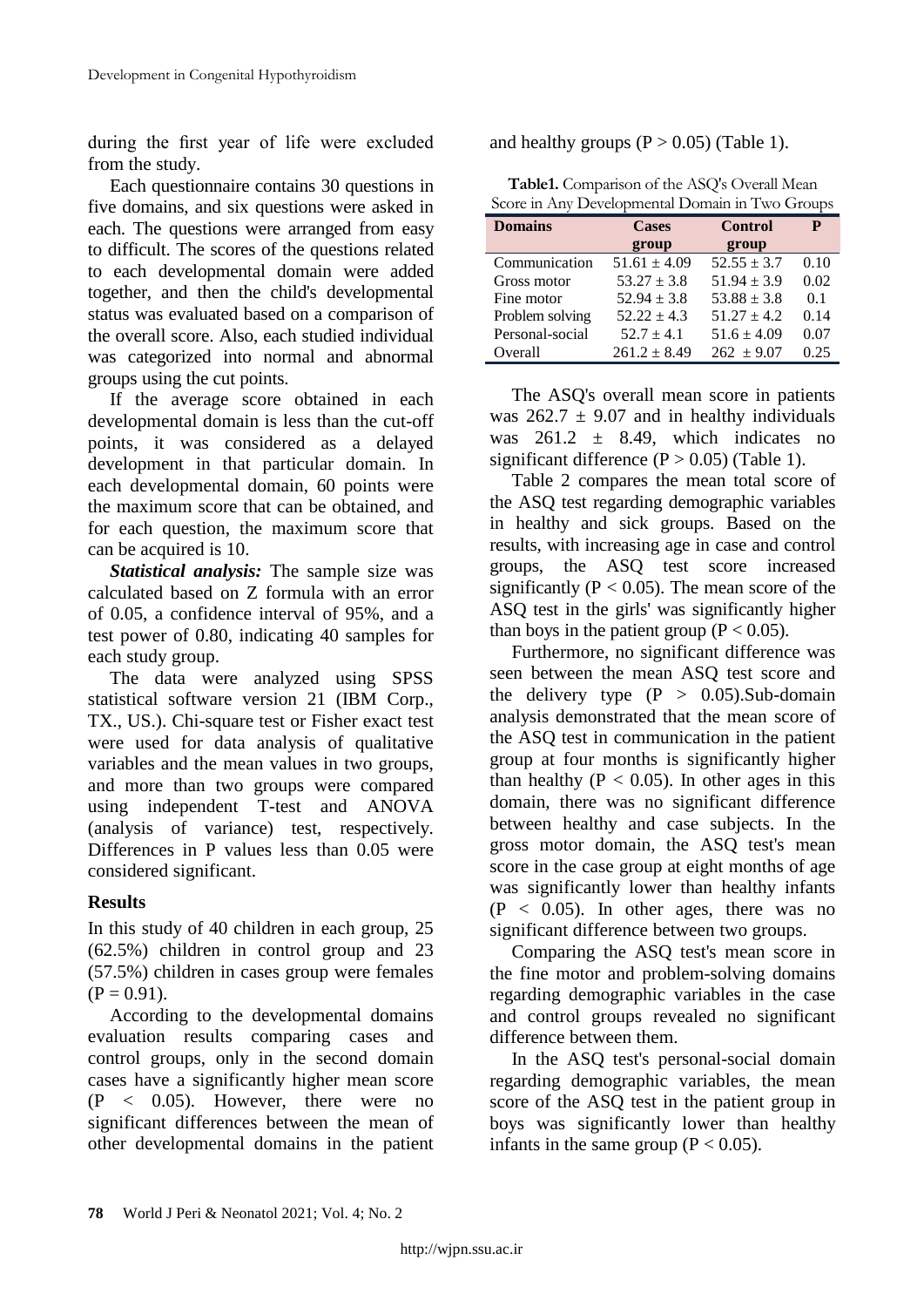| $\alpha$ allables in T we estevation |           |                  |                      |      |
|--------------------------------------|-----------|------------------|----------------------|------|
| <b>Variable</b>                      |           | Cases group      | <b>Control group</b> | P    |
| Age                                  | 4 months  | $257 \pm 7.03$   | $256.66 \pm 5.6$     | 0.68 |
|                                      | 8 months  | $260.5 \pm 5.14$ | $265.5 \pm 10.61$    | 0.02 |
|                                      | 12 months | $266 \pm 10.28$  | $266.16 \pm 6.9$     | 0.94 |
| Overtime P                           |           | 0.001            | 0.001                | N/A  |
| Gender                               | Female    | $262.89 \pm 9.3$ | $264.16 \pm 8.58$    | 0.47 |
|                                      | Male      | $258.48 \pm 5.7$ | $261.16 \pm 9.35$    | 0.15 |
| Overtime P                           |           | 0.007            | 0.12                 | N/A  |

**Table 2.** Comparison of the Mean Total Score of ASQ Test Based on Demographic Variables in Two Groups

In other cases, there was no significant difference between healthy and sick infants.

Table 3 compares the total ASQ test results in terms of demographic variables in case and control groups. According to the table results, in both groups, abnormal developmental status decreased significantly with age. Also, developmental delay was observed significantly higher in boys than girls in the case group.

#### **Discussion**

Congenital hypothyroidism in children is one of the most common congenital diseases that can lead to mental retardation, growth retardation, and delayed neuromotor development.<sup>1,2,5,7,8</sup>

According to the results, developmental indices in children with congenital hypothyroidism who were treated are not significantly different from healthy children. The mean overall score of the ASQ test increased significantly with age. Also, the average total score of the ASQ test was higher in females than males.

A study conducted by Soliman et al. examined the incidence of developmental

disorders in 30 children with congenital hypothyroidism under treatment. It was shown that the incidence of developmental disorders in the communication domain in children with congenital hypothyroidism was not significantly different from healthy children. <sup>14</sup> In a historical cohort study, Mozafari Kermani et al. evaluated 122 infants with congenital hypothyroidism under treatment and 122 healthy children between one and three years of age using the ASQ questionnaire for developmental disorders. Based on this study, no significant difference was observed in the ASQ test score in both groups.<sup>15</sup> These findings were consistent with the present study results. However, the present study results were contrary to Frezzato et al. study.<sup>11</sup> In their study, fetal and neonatal hypothyroidism had different effects on the development of different parts of the brain during the first two years of life, such as impaired postural control associated with fetal hypothyroidism and speech problems and communication problems have been linked to the severity of hypothyroidism after birth.<sup>11</sup>

| Table 3. Frequency of Developmental Delay in Any Developmental Domain Based on Demographic |
|--------------------------------------------------------------------------------------------|
| Variables in Both Groups                                                                   |

| $1.01000$ in Doch Oroupo |           |                    |                  |                |                  |
|--------------------------|-----------|--------------------|------------------|----------------|------------------|
| <b>Variable</b>          |           | <b>Cases group</b> |                  | Control group  |                  |
|                          |           | Normal $(\% )$     | Abnormal $(\% )$ | Normal $(\% )$ | Abnormal $(\% )$ |
| Age                      | 4 months  | 28(70)             | 12(30)           | 31(77.5)       | 9(22.5)          |
|                          | 8 months  | 37(92.5)           | 3(7.5)           | 37(92.5)       | 3(7.5)           |
|                          | 12 months | 39 (97.5)          | 1(2.5)           | 40 (100)       | $\theta$         |
| P                        |           | 0.05               |                  | 0.001          |                  |
| Gender                   | Female    | 62(89.9)           | 7(10.1)          | 69 (92)        | 6(8)             |
|                          | Male      | 42 (82.4)          | 9(17.6)          | 39 (86.7)      | 6(13.3)          |
| P                        |           | 0.02               |                  | 0.5            |                  |
| Delivery                 | Normal    | 50 (92.6)          | 4(7.4)           | 46(90.2)       | 5(9.8)           |
|                          | C-section | 54 (81.8)          | 12(18.2)         | 62(89.9)       | 7(10.1)          |
| P                        |           | 0.23               |                  | 0.37           |                  |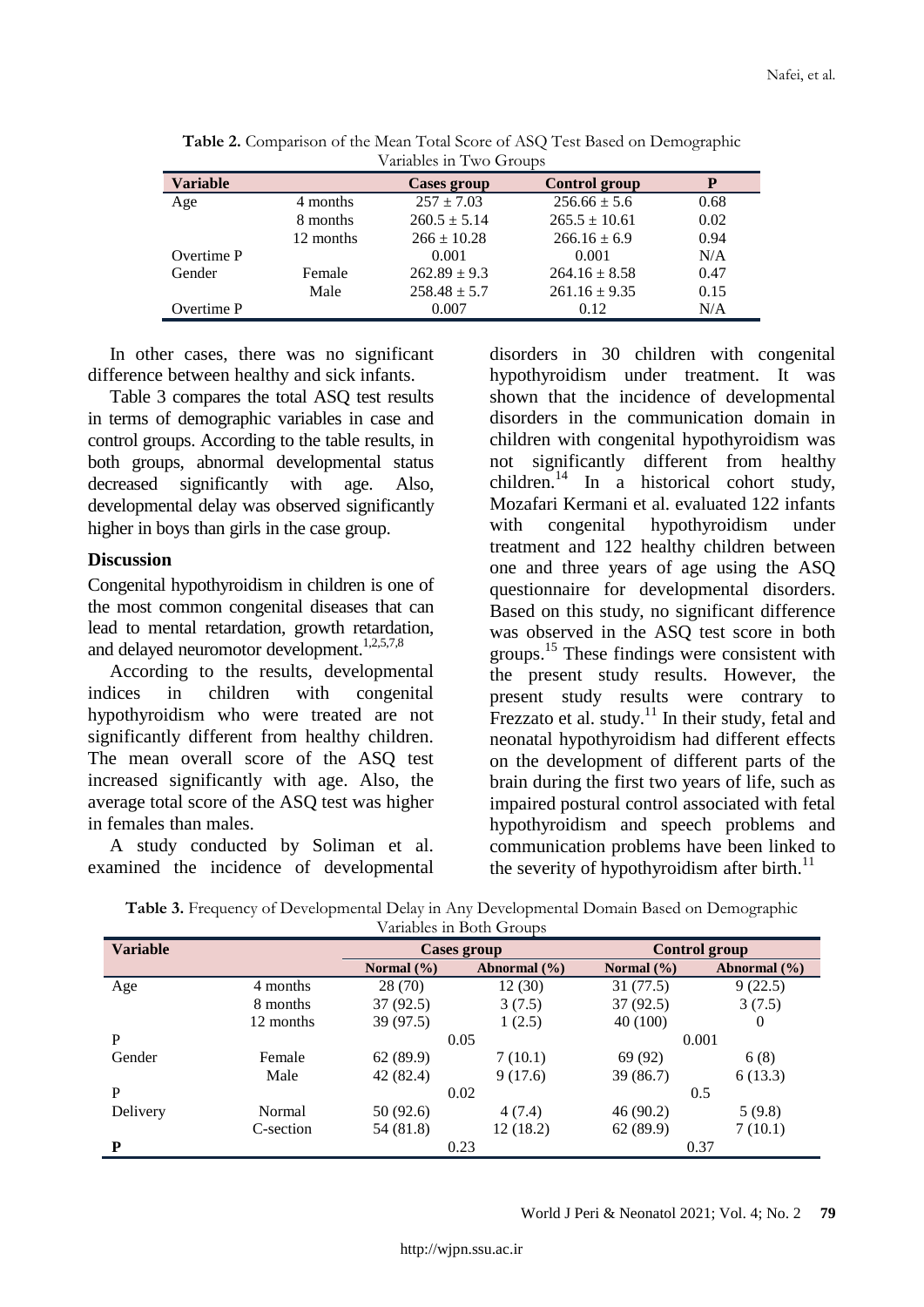Another similar study has shown that children with congenital hypothyroidism are at higher risk for motor and cognitive disorders.<sup>16</sup> It was suggested that motor and mental development is normal in most children with hypothyroidism if the disorder is diagnosed without delay and treatment is started immediately in the first two weeks after birth.<sup>17-20</sup> These results are consistent with the present study's findings. According to the study results, the average overall score of patients' developmental status assessment in girls was significantly higher than in boys. Also, according to cut-off points analysis, the abnormal values for males were significantly higher than abnormal values of females. In most studies, the incidence of developmental disorders has been reported more in girls. In studies conducted in Saudi Arabia, Estonia, and China, the incidence of developmental disorders in girls has been reported more than in boys.<sup>21,22</sup> However, in a Yazd province study, there was no significant difference between females and males. This difference can be attributed to the small sample size and the study's short duration. $^{23}$ 

A study conducted by Razavi et al. examined children's development with congenital hypothyroidism treated using the ASQ test. It was shown that the ASQ test score in 41% of children with congenital hypothyroidism under-treatment was abnormal. Also, the highest frequency of developmental disorders has been observed in girls, which is consistent with the present study results. The considerable difference between the above study and our study was that the children were monitored for three years and were able to compare both persistent and transient types.<sup>24</sup>

Based on the present study results, no significant relationship was observed between the type of delivery and abnormal neurodevelopment in children in both groups. This result was approved by additional cut-off point analysis. Molkenboer et al. found no significant difference between the ASQ scores of neonates who had a cesarean section or a

normal delivery. Also, in those born with normal vaginal delivery due to breech position and weighing more than 3500 grams, the neurodevelopmental disorder was more prevalent.<sup>25</sup> These findings are consistent with our study results, indicating no statistically significant relationship between the type of delivery and developmental disorders in different areas.

# **Conclusion**

According to the study, children's developmental skills in congenital hypothyroidism cases treated promptly were normal and not significantly different from healthy children. Therefore, newborns diagnosed with congenital hypothyroidism in a national screening program should be treated promptly, visited at regular intervals, and monitored for neurodevelopment.

# **Conflict of Interests**

Authors have no conflict of interests.

# **Acknowledgments**

The authors would like to thank the staff of Yazd County Health Center for their cooperation in the data collection process.

**How to Cite:** Nafei Z, Hajiheidari B, Ordooei M, Fallah R. Comparison of Developmental Status between Early Treated Congenital Hypothyroid and Healthy Control Children. World J Peri & Neonatol 2021; 4(2): 76-81. DOI: 10.18502/wjpn.v4i2.8645

## **References**

- 1. Delavari A, Yarahmadi S, Mahdavi Hazaveh A, Nouroozi Nejad A, Dini M. Cost-benefit analysis of the neonatal screening program implementation for congenital hypothyroidism in I.R. Iran. Int J Endocrinol Metab 2006; 4(2): 84-7.
- 2. Joseph R. Neuro-developmental deficits in early-treated congenital hypothyroidism. Ann Acad Med Singap 2008; 37(12 Suppl): 42-3.
- 3. Karamizadeh Z, Amirhakimi GH. Incidence of congenital hypothyroidism in Fars Province, Iran. Iran J Med Sci 1992; 17(2): 78-80. [In Persian].
- 4. Ogilvy-Stuart AL. Neonatal thyroid disorders.